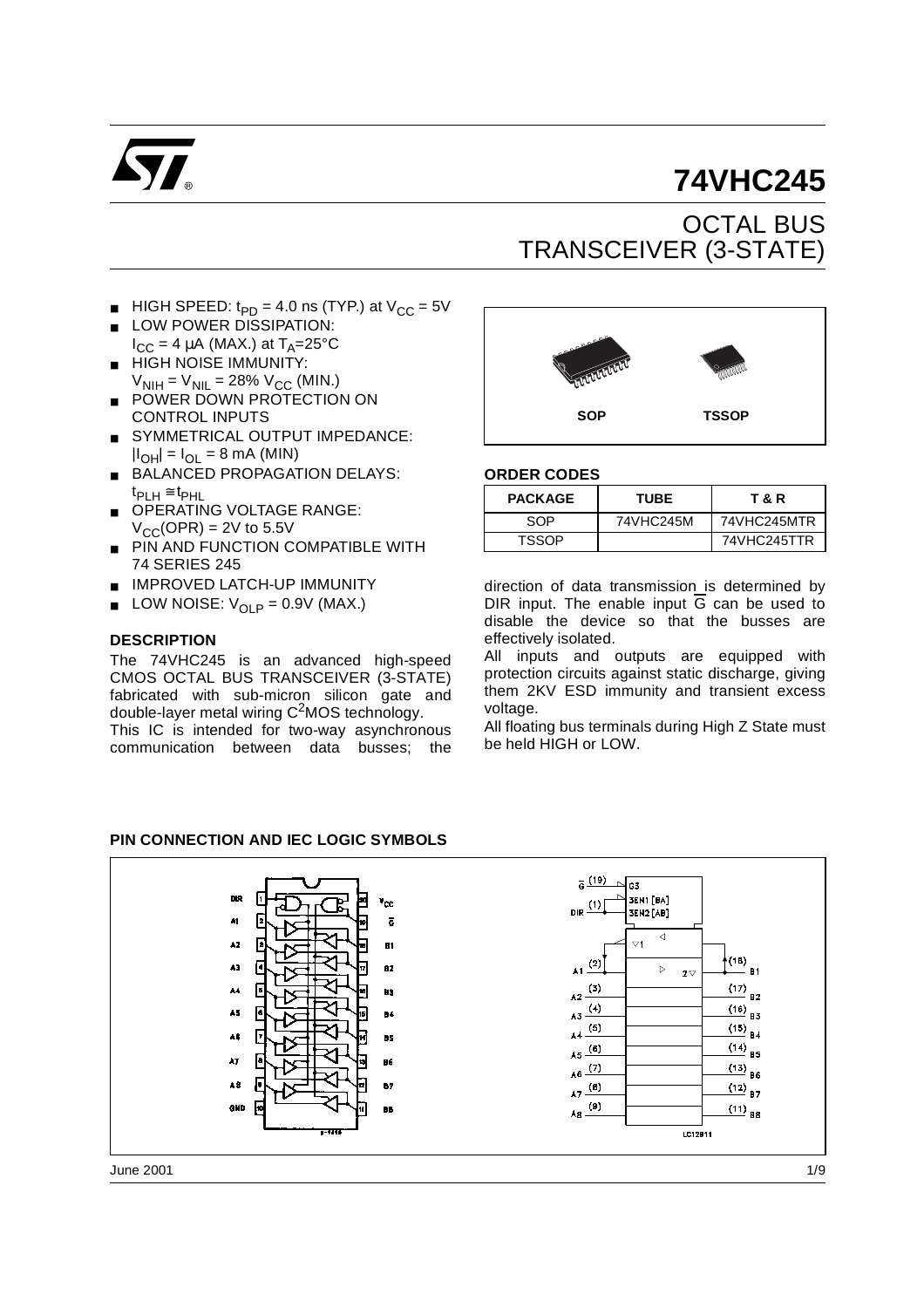### **74VHC245**

#### **INPUT EQUIVALENT CIRCUIT PIN DESCRIPTION**



| <b>PIN No</b>                        | <b>SYMBOL</b>                    | <b>NAME AND FUNCTION</b> |  |  |  |  |
|--------------------------------------|----------------------------------|--------------------------|--|--|--|--|
|                                      | DIR                              | Directional Control      |  |  |  |  |
| 2, 3, 4, 5, 6,<br>7, 8, 9            | A1 to A8                         | Data Inputs/Outputs      |  |  |  |  |
| 18, 17, 16,<br>15, 14, 13,<br>12, 11 | B <sub>1</sub> to B <sub>8</sub> | Data Inputs/Outputs      |  |  |  |  |
| 19                                   | G                                | Output Enable Input      |  |  |  |  |
| 10                                   | GND                              | Ground (0V)              |  |  |  |  |
| 20                                   | V <sub>CC</sub>                  | Positive Supply Voltage  |  |  |  |  |

#### **TRUTH TABLE**

|   | <b>INPUTS</b> | <b>FUNCTION</b> | <b>OUTPUT</b> |         |
|---|---------------|-----------------|---------------|---------|
| G | <b>DIR</b>    | A BUS           | <b>B BUS</b>  |         |
|   |               | <b>OUTPUT</b>   | <b>INPUT</b>  | $A = B$ |
|   |               | <b>INPUT</b>    | <b>OUTPUT</b> | $B = A$ |
| . |               |                 |               |         |

X : Don't Care Z : High Impedance

#### **ABSOLUTE MAXIMUM RATINGS**

| Symbol                | <b>Parameter</b>                     | Value                    | Unit           |
|-----------------------|--------------------------------------|--------------------------|----------------|
| $V_{\rm CC}$          | Supply Voltage                       | $-0.5$ to $+7.0$         | V              |
| $V_{\parallel}$       | DC Input Voltage (DIR, G)            | $-0.5$ to $+7.0$         | V              |
| $V_{I/O}$             | Bus I/O Voltage                      | $-0.5$ to $V_{CC}$ + 0.5 | V              |
| $V_{\rm O}$           | DC Output Voltage                    | -0.5 to $V_{CC}$ + 0.5   | V              |
| <sup>I</sup> IK       | DC Input Diode Current               | $-20$                    | mA             |
| <sup>I</sup> OK       | DC Output Diode Current              | ± 20                     | mA             |
| <sup>I</sup> O        | DC Output Current                    | ± 25                     | m <sub>A</sub> |
| $I_{CC}$ or $I_{GND}$ | DC V <sub>CC</sub> or Ground Current | ±75                      | mA             |
| $T_{\text{stg}}$      | Storage Temperature                  | $-65$ to $+150$          | °C             |
| TL                    | Lead Temperature (10 sec)            | 300                      | °C             |

Absolute Maximum Ratings are those values beyond which damage to the device may occur. Functional operation under these conditions is not implied

#### **RECOMMENDED OPERATING CONDITIONS**

| Symbol       | <b>Parameter</b>                                                                           | Value                   | <b>Unit</b> |
|--------------|--------------------------------------------------------------------------------------------|-------------------------|-------------|
| $V_{\rm CC}$ | Supply Voltage                                                                             | 2 to 5.5                | V           |
| $V_{I}$      | Input Voltage (DIR, G)                                                                     | $0$ to 5.5              | V           |
| $V_{I/O}$    | Bus I/O Voltage                                                                            | 0 to $V_{CC}$           | V           |
| $V_{\rm O}$  | Output Voltage                                                                             | 0 to $V_{CC}$           | V           |
| $T_{op}$     | <b>Operating Temperature</b>                                                               | $-55$ to 125            | °C          |
| dt/dv        | Input Rise and Fall Time (note 1) ( $V_{CC} = 3.3 \pm 0.3V$ )<br>$(V_{CC} = 5.0 \pm 0.5V)$ | 0 to 100<br>$0$ to $20$ | ns/V        |

1)  $V_{IN}$  from 30% to 70% of  $V_{CC}$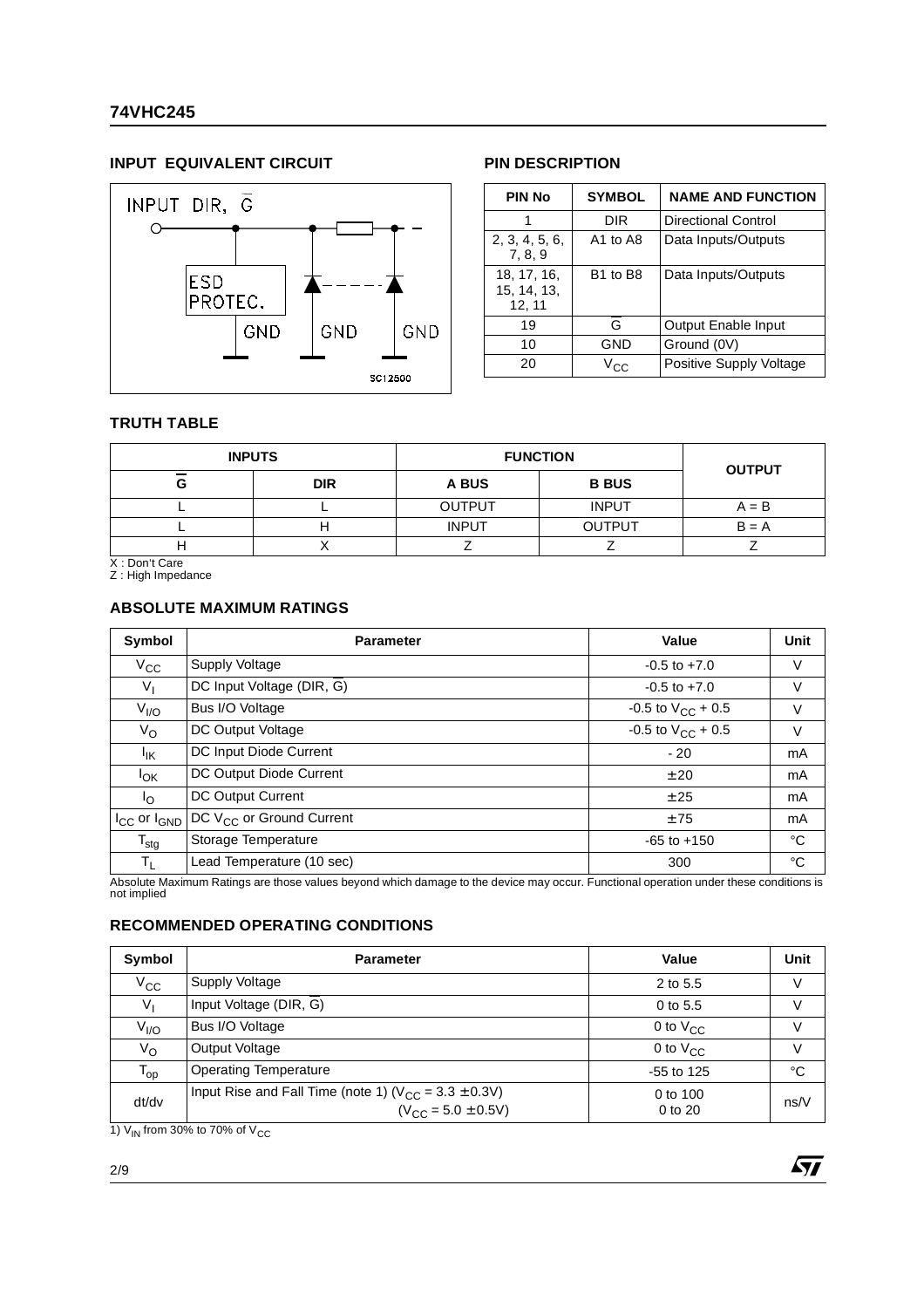#### **DC SPECIFICATIONS**

|                 |                                             | <b>Test Condition</b>    |                                                     | Value               |      |             |                       |             |              |             |        |
|-----------------|---------------------------------------------|--------------------------|-----------------------------------------------------|---------------------|------|-------------|-----------------------|-------------|--------------|-------------|--------|
| Symbol          | <b>Parameter</b>                            | $V_{\rm CC}$             |                                                     | $T_A = 25^{\circ}C$ |      |             | -40 to $85^{\circ}$ C |             | -55 to 125°C | Unit        |        |
|                 |                                             | (V)                      |                                                     | Min.                | Typ. | Max.        | Min.                  | Max.        | Min.         | Max.        |        |
| V <sub>IH</sub> | High Level Input                            | 2.0                      |                                                     | 1.5                 |      |             | 1.5                   |             | 1.5          |             |        |
|                 | Voltage                                     | 3.0 <sub>to</sub><br>5.5 |                                                     | $0.7V_{CC}$         |      |             | $0.7V_{CC}$           |             | $0.7V_{CC}$  |             | $\vee$ |
| $V_{IL}$        | Low Level Input                             | 2.0                      |                                                     |                     |      | 0.5         |                       | 0.5         |              | 0.5         |        |
|                 | Voltage                                     | 3.0 <sub>to</sub><br>5.5 |                                                     |                     |      | $0.3V_{CC}$ |                       | $0.3V_{CC}$ |              | $0.3V_{CC}$ | $\vee$ |
| $V_{OH}$        | High Level Output                           | 2.0                      | $I_{O} = -50 \mu A$                                 | 1.9                 | 2.0  |             | 1.9                   |             | 1.9          |             |        |
|                 | Voltage                                     | 3.0                      | $I_{\Omega} = -50 \mu A$                            | 2.9                 | 3.0  |             | 2.9                   |             | 2.9          |             |        |
|                 |                                             | 4.5                      | $I_{\Omega} = -50 \mu A$                            | 4.4                 | 4.5  |             | 4.4                   |             | 4.4          |             | $\vee$ |
|                 |                                             | 3.0                      | $IO=-4 mA$                                          | 2.58                |      |             | 2.48                  |             | 2.4          |             |        |
|                 |                                             | 4.5                      | $IO=-8 mA$                                          | 3.94                |      |             | 3.8                   |             | 3.7          |             |        |
| $V_{OL}$        | Low Level Output                            | 2.0                      | $IO=50 \mu A$                                       |                     | 0.0  | 0.1         |                       | 0.1         |              | 0.1         |        |
|                 | Voltage                                     | 3.0                      | $I_{\Omega}$ =50 µA                                 |                     | 0.0  | 0.1         |                       | 0.1         |              | 0.1         |        |
|                 |                                             | 4.5                      | $IO=50 \mu A$                                       |                     | 0.0  | 0.1         |                       | 0.1         |              | 0.1         | $\vee$ |
|                 |                                             | 3.0                      | $I0=4 mA$                                           |                     |      | 0.36        |                       | 0.44        |              | 0.55        |        |
|                 |                                             | 4.5                      | $I_{\Omega} = 8 \text{ mA}$                         |                     |      | 0.36        |                       | 0.44        |              | 0.55        |        |
| loz             | High Impedance<br>Output Leakage<br>Current | 5.5                      | $V_I = V_{IH}$ or $V_{IL}$<br>$V_O = V_{CC}$ or GND |                     |      | $\pm 0.25$  |                       | ± 2.5       |              | ± 2.5       | μA     |
| h,              | Input Leakage<br>Current                    | 0 <sub>to</sub><br>5.5   | $V_1 = 5.5V$ or GND                                 |                     |      | ± 0.1       |                       | ±1          |              | ±1          | μA     |
| $I_{\rm CC}$    | Quiescent Supply<br>Current                 | 5.5                      | $V_1 = V_{CC}$ or GND                               |                     |      | 4           |                       | 40          |              | 40          | μA     |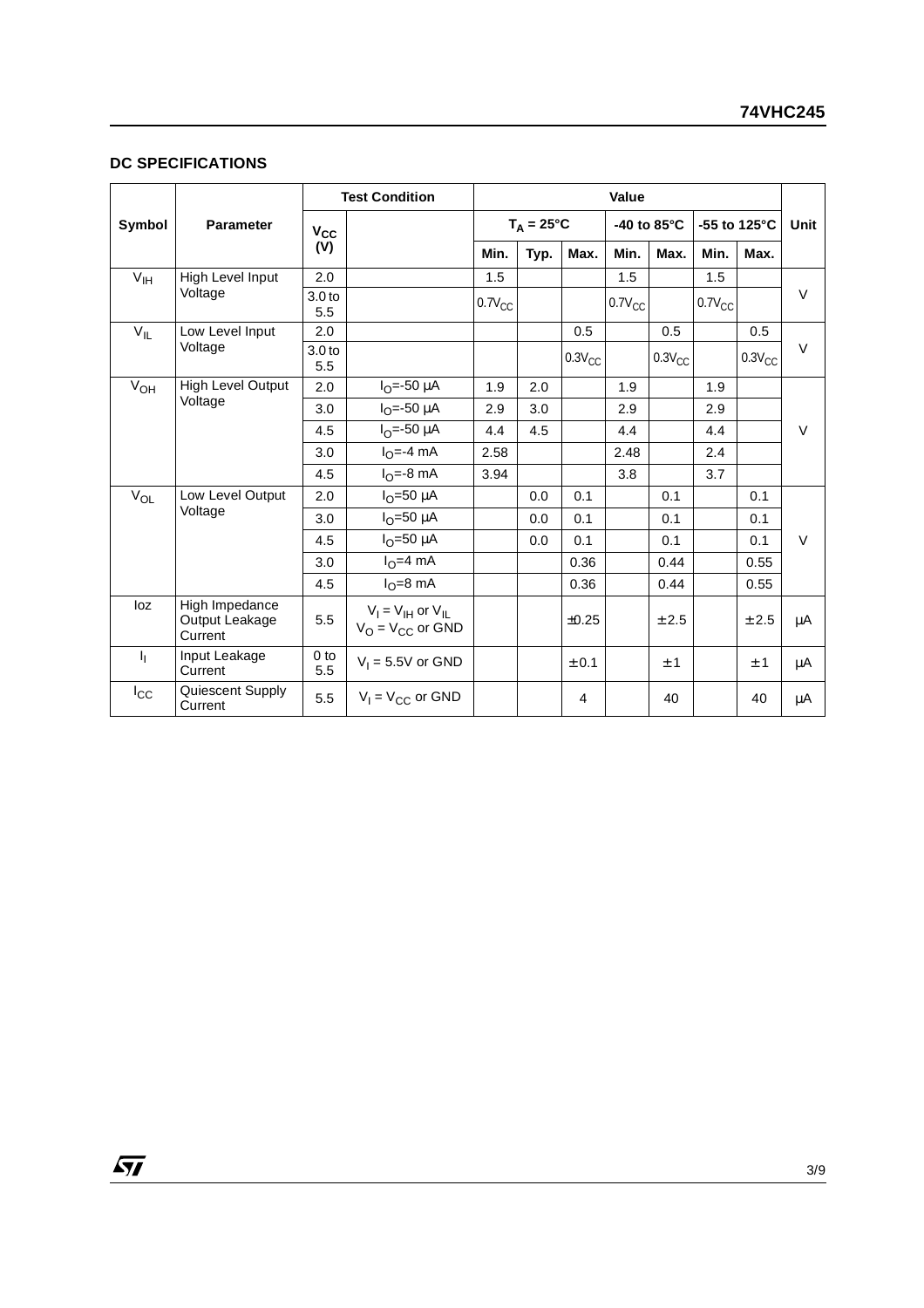### **74VHC245**

|                                       |                          | <b>Test Condition</b> |                  |                  | Value |      |                     |      |                       |                         |      |      |
|---------------------------------------|--------------------------|-----------------------|------------------|------------------|-------|------|---------------------|------|-----------------------|-------------------------|------|------|
| Symbol                                | <b>Parameter</b>         | $V_{CC}$              | $C_L$            |                  |       |      | $T_A = 25^{\circ}C$ |      | -40 to 85 $\degree$ C | -55 to 125 $^{\circ}$ C |      | Unit |
|                                       |                          | (V)                   | (pF)             |                  | Min.  | Typ. | Max.                | Min. | Max.                  | Min.                    | Max. |      |
| t <sub>PLH</sub>                      | <b>Propagation Delay</b> | $3.3^{(*)}$           | 15               |                  |       | 5.8  | 8.4                 | 1.0  | 10.0                  | 1.0                     | 10.0 |      |
| t <sub>PHL</sub>                      | Time                     | $3.3^{(*)}$           | 50               |                  |       | 8.3  | 11.9                | 1.0  | 13.5                  | 1.0                     | 13.5 | ns   |
|                                       | $5.0^{(*)}$              | 15                    |                  |                  | 4.0   | 5.5  | 1.0                 | 6.5  | 1.0                   | 6.5                     |      |      |
|                                       |                          | $5.0^{(*)}$           | 50               |                  |       | 5.5  | 7.5                 | 1.0  | 8.5                   | 1.0                     | 8.5  |      |
| t <sub>PZL</sub>                      | Output Disable           | $3.3^{(*)}$           | 15               | $R_1 = 1K\Omega$ |       | 8.5  | 13.2                | 1.0  | 15.5                  | 1.0                     | 15.5 |      |
| t <sub>PZH</sub>                      | Time                     | $3.3^{(*)}$           | 50               | $R_1 = 1K\Omega$ |       | 11.0 | 16.7                | 1.0  | 19.0                  | 1.0                     | 19.0 |      |
|                                       |                          | $5.0^{(**)}$          | 15               | $R_1 = 1K\Omega$ |       | 5.8  | 8.5                 | 1.0  | 10.0                  | 1.0                     | 10.0 | ns   |
|                                       |                          | $5.0^{(*)}$           | 50               | $R_1 = 1K\Omega$ |       | 7.3  | 10.6                | 1.0  | 12.0                  | 1.0                     | 12.0 |      |
| t <sub>PLZ</sub>                      | <b>Output Enable</b>     | $3.3^{(*)}$           | 50               | $R_1 = 1K\Omega$ |       | 11.5 | 15.8                | 1.0  | 18.0                  | 1.0                     | 18.0 |      |
| t <sub>PHZ</sub><br>Time              | $5.0^{(*)}$              | 50                    | $R_1 = 1K\Omega$ |                  | 7.0   | 9.7  | 1.0                 | 11.0 | 1.0                   | 11.0                    | ns   |      |
| t <sub>OSLH</sub><br>Output to Output | $3.3^{(*)}$              | 50                    |                  |                  |       | 1.5  |                     | 1.5  |                       | 1.5                     |      |      |
| t <sub>OSHL</sub>                     | Skew time (note 1)       | $5.0^{(**)}$          | 50               |                  |       |      | 1.0                 |      | 1.0                   |                         | 1.0  | ns   |

#### **AC ELECTRICAL CHARACTERISTICS** (Input  $t_r = t_f = 3$ ns)

(\*) Voltage range is 3.3V ± 0.3V<br>(\*\*) Voltage range is 5.0V ± 0.5V<br>Note 1 : Parameter guaranteed by design. t<sub>soLH</sub> = |t<sub>pLHm</sub> - t<sub>pLHn</sub>|, t<sub>soHL</sub> = |t<sub>pHLm</sub> - t<sub>pHLn</sub>|

#### **CAPACITIVE CHARACTERISTICS**

|                  |                                              | <b>Test Condition</b> |      | Value               |      |      |      |      |                                                  |    |
|------------------|----------------------------------------------|-----------------------|------|---------------------|------|------|------|------|--------------------------------------------------|----|
| Symbol           | <b>Parameter</b>                             |                       |      | $T_A = 25^{\circ}C$ |      |      |      |      | -40 to 85 $^{\circ}$ C   -55 to 125 $^{\circ}$ C |    |
|                  |                                              |                       | Min. | Typ.                | Max. | Min. | Max. | Min. | Max.                                             |    |
| $C_{IN}$         | Input Capacitance                            |                       |      | 4                   | 10   |      | 10   |      | 10                                               | рF |
| C <sub>I/O</sub> | Output<br>Capacitance                        |                       |      | 8                   |      |      |      |      |                                                  | pF |
| $C_{PD}$         | Power Dissipation<br>Capacitance<br>(note 1) |                       |      | 21                  |      |      |      |      |                                                  | pF |

1) C<sub>PD</sub> is defined as the value of the IC's internal equivalent capacitance which is calculated from the operating current consumption without<br>load. (Refer to Test Circuit). Average operating current can be obtained by th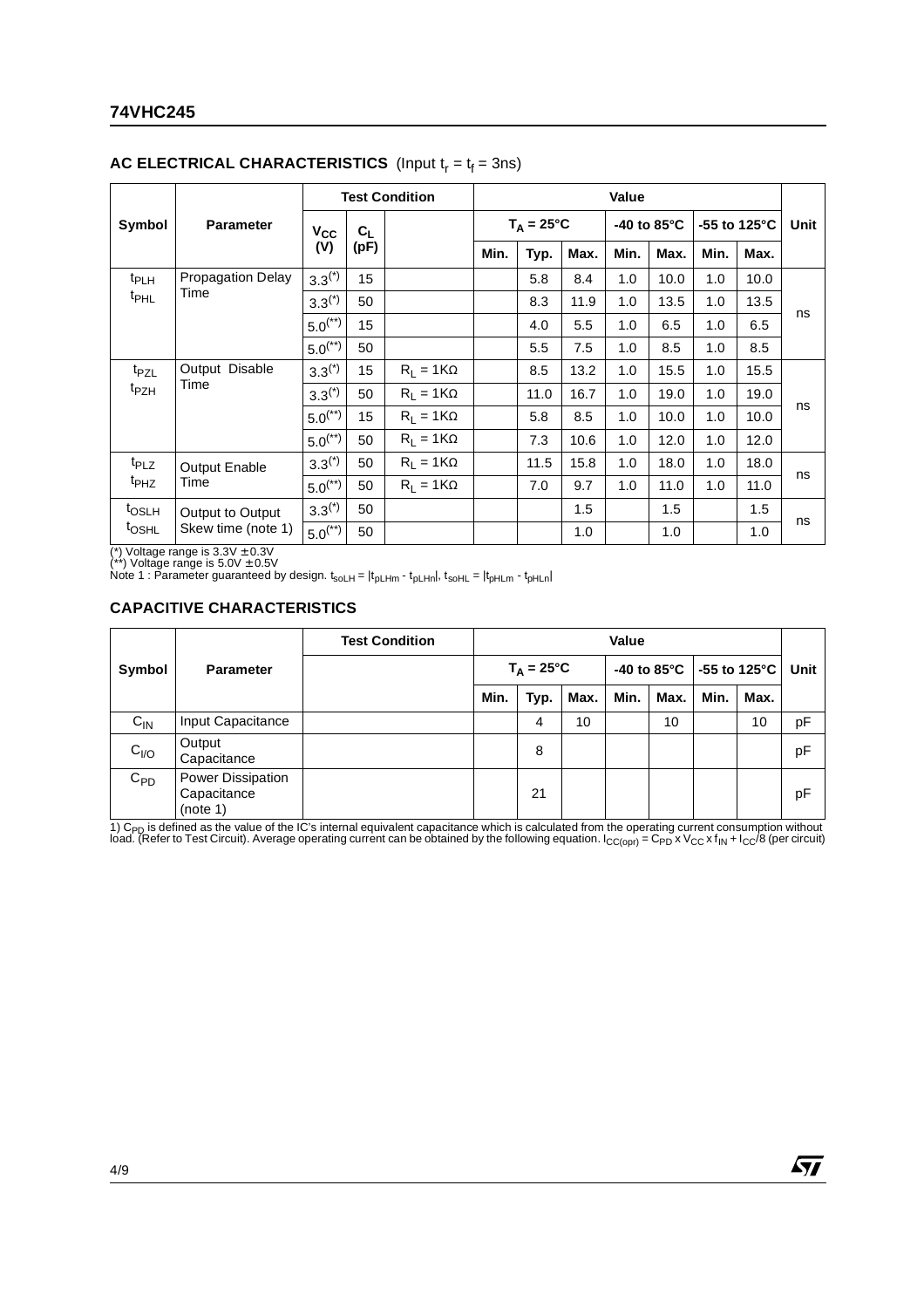#### **DYNAMIC SWITCHING CHARACTERISTICS**

|                  |                                              | <b>Test Condition</b> |               | Value  |                     |      |      |                       |                        |      |        |
|------------------|----------------------------------------------|-----------------------|---------------|--------|---------------------|------|------|-----------------------|------------------------|------|--------|
| Symbol           | <b>Parameter</b>                             | $V_{\rm CC}$          |               |        | $T_A = 25^{\circ}C$ |      |      | -40 to $85^{\circ}$ C | -55 to 125 $\degree$ C |      | Unit   |
|                  |                                              | (V)                   |               | Min.   | Typ.                | Max. | Min. | Max.                  | Min.                   | Max. |        |
| VOLP             | Dynamic Low                                  | 5.0                   |               |        | 0.6                 | 0.9  |      |                       |                        |      |        |
| $V_{OLV}$        | <b>Voltage Quiet</b><br>Output (note 1, 2)   |                       |               | $-0.9$ | $-0.6$              |      |      |                       |                        |      | $\vee$ |
| V <sub>IHD</sub> | Dynamic High<br>Voltage Input<br>(note 1, 3) | 5.0                   | $C_1 = 50 pF$ | 3.5    |                     |      |      |                       |                        |      | $\vee$ |
| <b>VILD</b>      | Dynamic Low<br>Voltage Input<br>(note 1, 3)  | 5.0                   |               |        |                     | 1.5  |      |                       |                        |      | $\vee$ |

1) Worst case package.<br>2) Max number of outputs defined as (n). Data inputs are driven 0V to 5.0V, (n-1) outputs switching and one output at GND.<br>3) Max number of data inputs (n) switching. (n-1) switching 0V to 5.0V. Inp

#### **TEST CIRCUIT**



| <b>TEST</b>                         | <b>SWITCH</b> |
|-------------------------------------|---------------|
| t <sub>PLH</sub> , t <sub>PHL</sub> | Open          |
| t <sub>PZL</sub> , t <sub>PLZ</sub> | $v_{\rm CC}$  |
| t <sub>PZH</sub> , t <sub>PHZ</sub> | <b>GND</b>    |

C<sub>L</sub> =15/ 50pF or equivalent (includes jig and probe capacitance)<br>R<sub>L</sub> = R<sub>1</sub> = 1KΩ or equivalent<br>R<sub>T</sub> = Z<sub>OUT</sub> of pulse generator (typically 50Ω)

 $\sqrt{27}$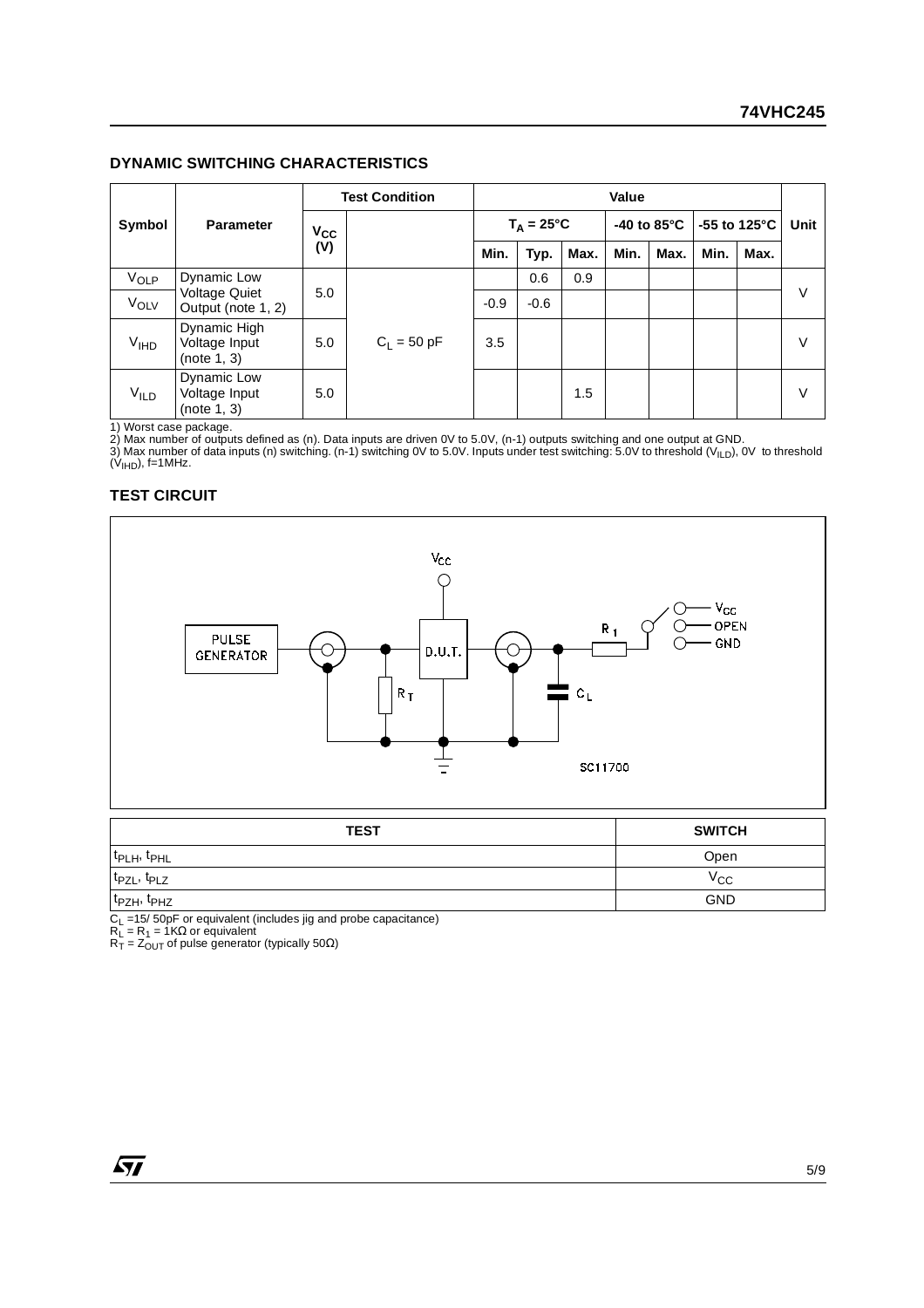

**WAVEFORM 1: PROPAGATION DELAYS** (f=1MHz; 50% duty cycle)





 $\sqrt{M}$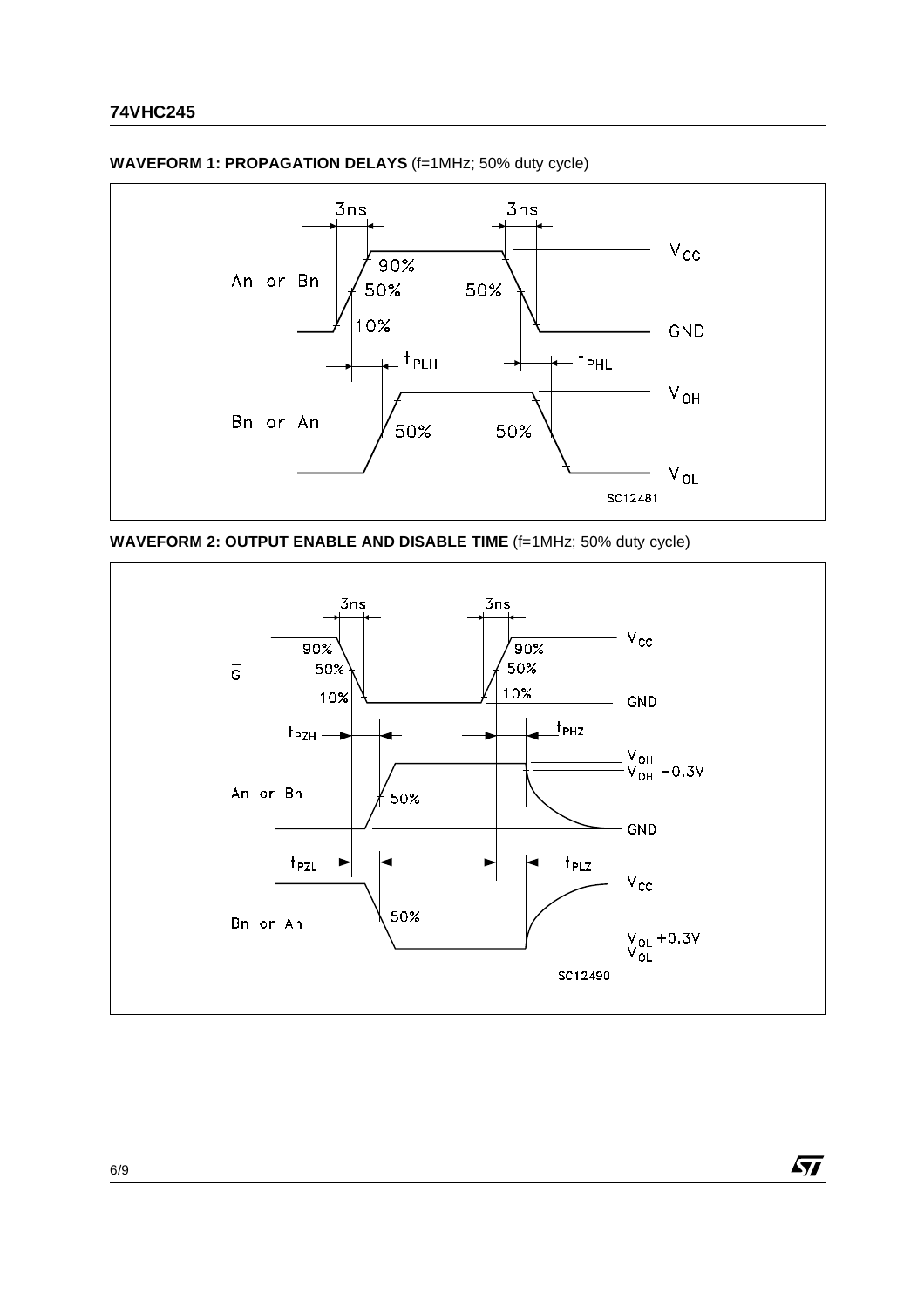| DIM.         |       | mm.        |       | inch       |       |       |  |  |
|--------------|-------|------------|-------|------------|-------|-------|--|--|
|              | MIN.  | <b>TYP</b> | MAX.  | MIN.       | TYP.  | MAX.  |  |  |
| $\mathsf{A}$ |       |            | 2.65  |            |       | 0.104 |  |  |
| a1           | 0.1   |            | 0.2   | 0.004      |       | 0.008 |  |  |
| a2           |       |            | 2.45  |            |       | 0.096 |  |  |
| b            | 0.35  |            | 0.49  | 0.014      |       | 0.019 |  |  |
| b1           | 0.23  |            | 0.32  | 0.009      |       | 0.012 |  |  |
| $\mathbf C$  |       | $0.5\,$    |       |            | 0.020 |       |  |  |
| c1           |       |            |       | 45° (typ.) |       |       |  |  |
| D            | 12.60 |            | 13.00 | 0.496      |       | 0.512 |  |  |
| Ε            | 10.00 |            | 10.65 | 0.393      |       | 0.419 |  |  |
| e            |       | 1.27       |       |            | 0.050 |       |  |  |
| e3           |       | 11.43      |       |            | 0.450 |       |  |  |
| F            | 7.40  |            | 7.60  | 0.291      |       | 0.300 |  |  |
| L            | 0.50  |            | 1.27  | 0.020      |       | 0.050 |  |  |
| M            |       |            | 0.75  |            |       | 0.029 |  |  |





7/9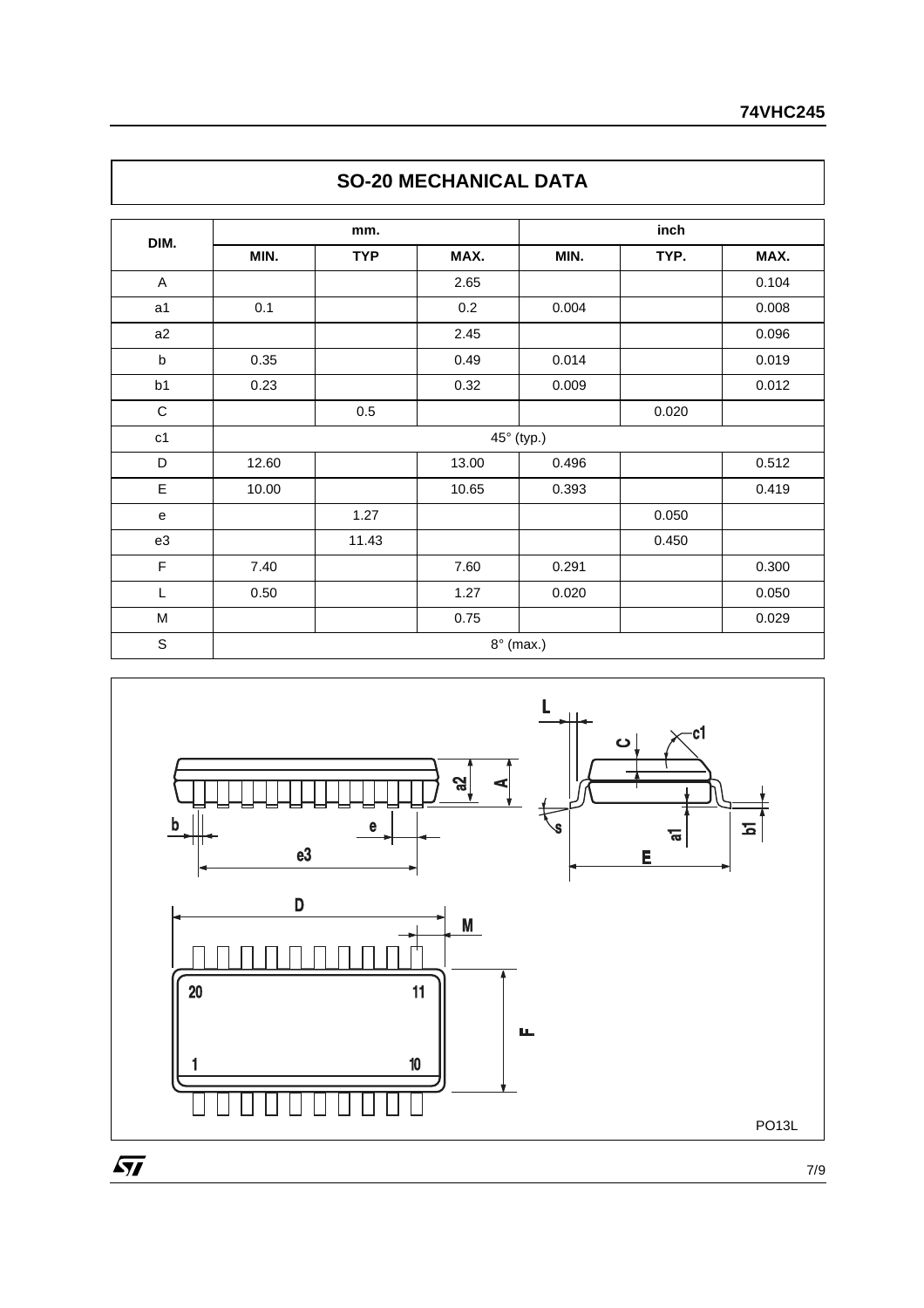Г

|             | <b>TSSOP20 MECHANICAL DATA</b> |            |           |             |            |             |  |  |  |  |  |
|-------------|--------------------------------|------------|-----------|-------------|------------|-------------|--|--|--|--|--|
| DIM.        |                                | mm.        |           | inch        |            |             |  |  |  |  |  |
|             | MIN.                           | <b>TYP</b> | MAX.      | MIN.        | TYP.       | MAX.        |  |  |  |  |  |
| A           |                                |            | 1.2       |             |            | 0.047       |  |  |  |  |  |
| A1          | 0.05                           |            | 0.15      | 0.002       | 0.004      | 0.006       |  |  |  |  |  |
| A2          | 0.8                            | 1          | 1.05      | 0.031       | 0.039      | 0.041       |  |  |  |  |  |
| b           | 0.19                           |            | 0.30      | 0.007       |            | 0.012       |  |  |  |  |  |
| $\mathbf C$ | 0.09                           |            | 0.20      | 0.004       |            | 0.0089      |  |  |  |  |  |
| D           | 6.4                            | 6.5        | 6.6       | 0.252       | 0.256      | 0.260       |  |  |  |  |  |
| Ε           | 6.2                            | 6.4        | 6.6       | 0.244       | 0.252      | 0.260       |  |  |  |  |  |
| E1          | 4.3                            | 4.4        | 4.48      | 0.169       | 0.173      | 0.176       |  |  |  |  |  |
| e           |                                | 0.65 BSC   |           |             | 0.0256 BSC |             |  |  |  |  |  |
| K           | $0^{\circ}$                    |            | $8^\circ$ | $0^{\circ}$ |            | $8^{\circ}$ |  |  |  |  |  |
| L           | 0.45                           | 0.60       | 0.75      | 0.018       | 0.024      | 0.030       |  |  |  |  |  |



٦